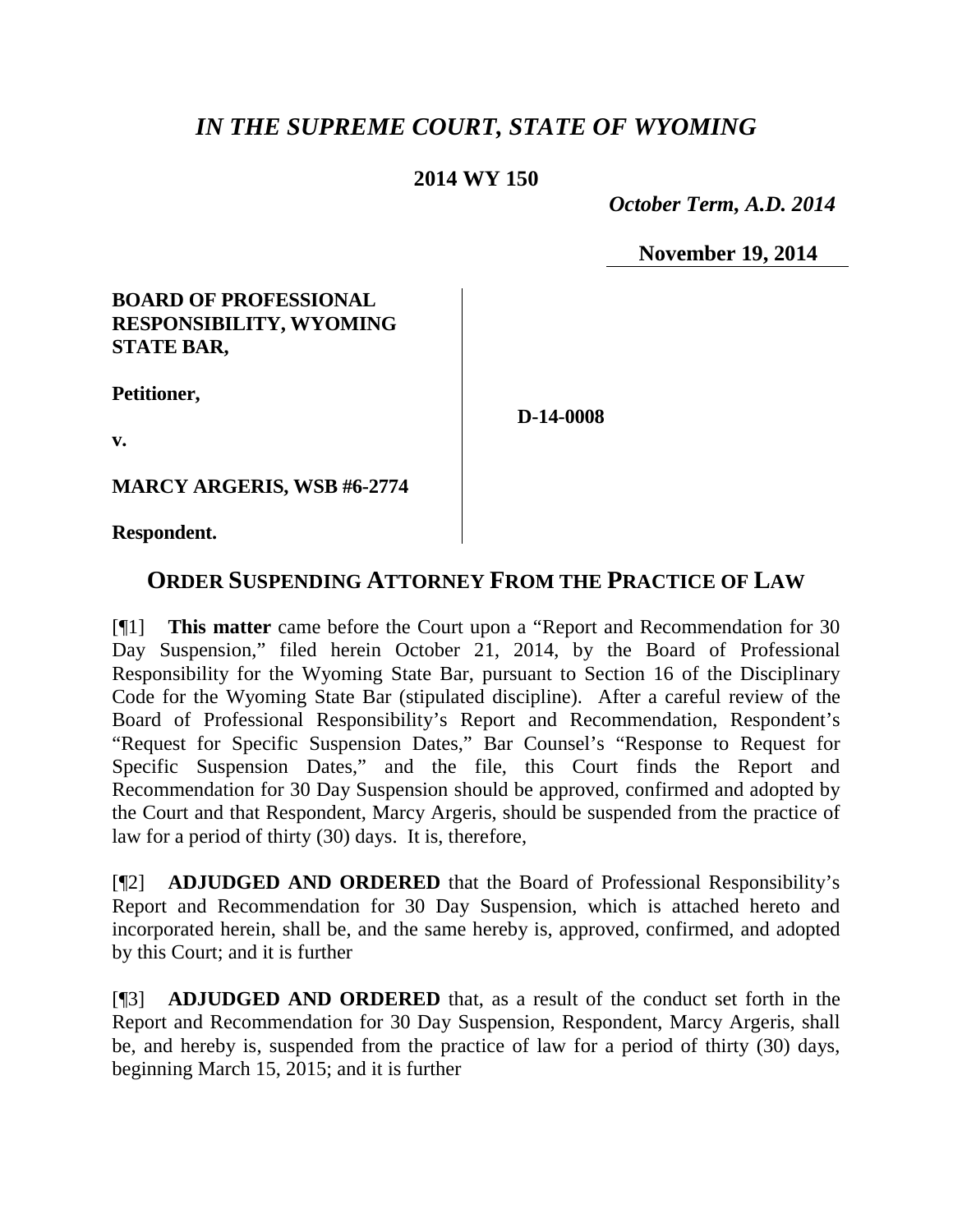[¶4] **ORDERED** that Respondent shall comply with Section 22 of the Disciplinary Code for the Wyoming State Bar. That Section governs the duties of disbarred and suspended attorneys; and it is further

[¶5] **ORDERED** that Respondent shall reimburse Washakie County for the \$550.00 administrative fee and costs associated with her earlier private reprimand; and it is further

[¶6] **ORDERED** that Respondent shall pay her attorneys' fees associated with the present disciplinary proceeding; and it is further

[¶7] **ORDERED** that, on or before May 19, 2015, Respondent shall attend the Wyoming State Bar's "Pathways to Professional Practice" course; and it is further

[¶8] **ORDERED** that, pursuant to Section 26 of the Disciplinary Code for the Wyoming State Bar, Respondent shall reimburse the Wyoming State Bar the amount of \$50.00, representing the administrative costs incurred in handling this matter, as well as pay an administrative fee of \$500.00, by paying the total amount of \$550.00 to the Clerk of the Board of Professional Responsibility on or before December 31, 2014; and it is further

[¶9] **ORDERED** that, pursuant to Section 4(a)(iv) of the Disciplinary Code for the Wyoming State Bar, this Order Suspending Attorney from the Practice of Law, along with the incorporated Report and Recommendation for 30 Day Suspension, shall be published in the Wyoming Reporter and the Pacific Reporter; and it is further

[¶10] **ORDERED** that the Clerk of this Court shall docket this Order Suspending Attorney from the Practice of Law, along with the Report and Recommendation for 30 Day Suspension, as a matter coming regularly before this Court as a public record; and it is further

[¶11] **ORDERED** that the Clerk of this Court cause a copy of the Order Suspending Attorney from the Practice of Law to be served upon Respondent, Marcy Argeris.

[ $[12]$  **DATED** this 19<sup>th</sup> day of November, 2014.

## **BY THE COURT:**

 $\sqrt{s}$ 

**E. JAMES BURKE Chief Justice**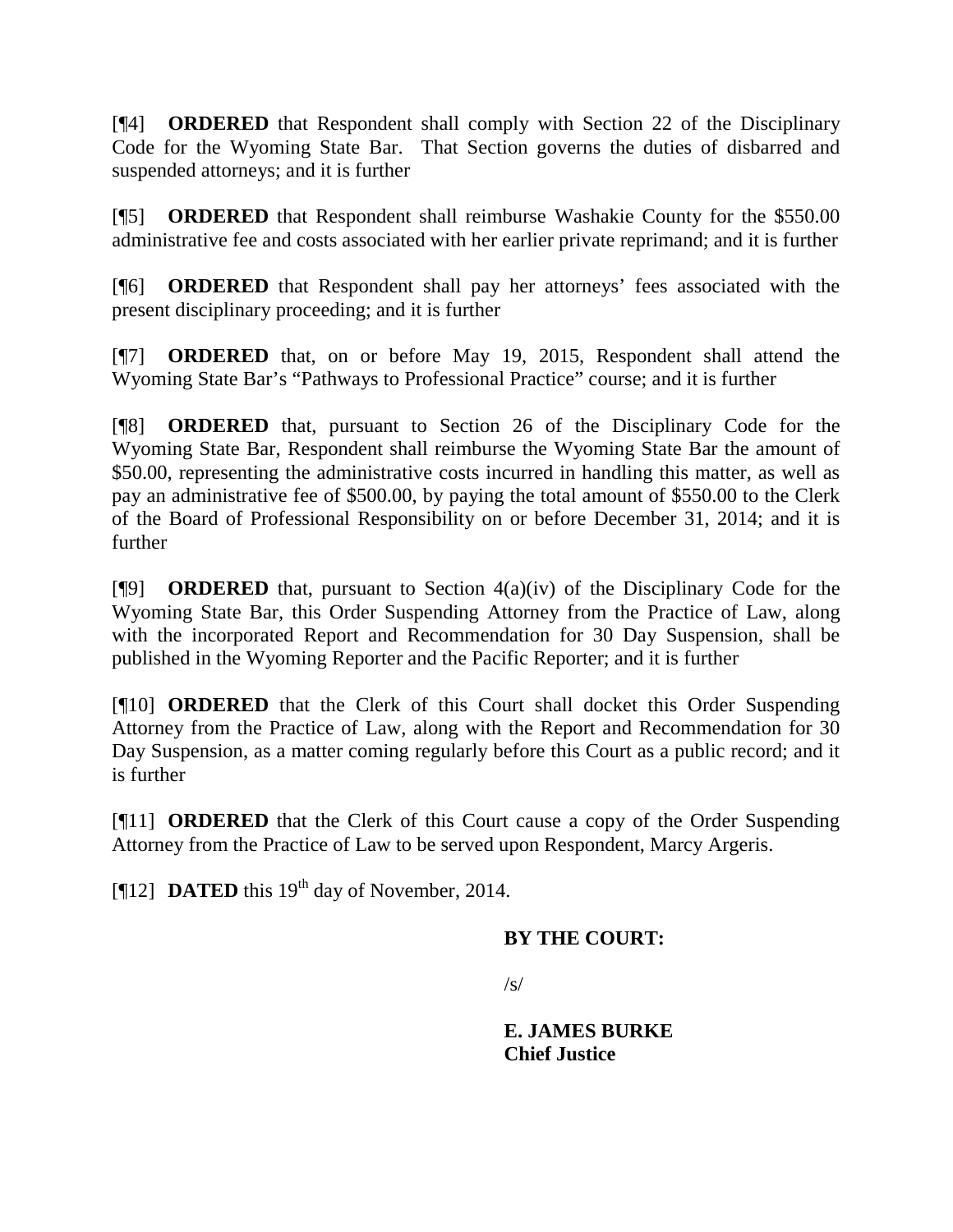## IN THE SUPREME COURT STATE OF WYOMING FILED

OCT 2 1 2014

(HOMPSON, CLERK

### BEFORE THE SUPREME COURT

#### STATE OF WYOMING

In the matter of  $\qquad \qquad$ )  $MARCYARGERIS,$ <br>  $WSB # 6-2774,$ 

Respondent.

 $\frac{WSB \ No. \ 2014-064}{\ }$  $-14-$ 

## REPORT AND RECOMMENDATION FOR 30 DAY SUSPENSION

THIS MATTER having come before the Board of Professional Responsibility pursuan<sup>t</sup> to Bar Counsel's stipulated motion for suspension of Respondent, and the Board having reviewed the stipulated motion, the affidavit of Respondent in suppor<sup>t</sup> thereof, and being fuliy advised in the premises, FINDS, CONCLUDES and RECOMMENDS:

## Findings of Fact

1. Respondent has been licensed to practice in Wyoming since 1994. At all times relevant to this proceeding, Respondent was the County and Prosecuting Attorney for Washakie County.

2. In October 2013, Respondent received a stipulated private reprimand from this

Board. The following press release accompanied the order of private reprimand:

The Board of Professional Responsibility issued <sup>a</sup> private reprimand to <sup>a</sup> prosecuting attorney who met with several minors and their parents following an incident in which law enforcement personnel discovered the minors after hours on school property, mixing toilet bowl cleaner with balls of aluminum foil in plastic bottles, which led to <sup>a</sup> chemical reaction that caused the bottles to burst or explode, making <sup>a</sup> loud noise. The prosecutor told the minors and their parents that they could be charged with felonies or misdemeanors and perhaps federal charges and may be subject to incarceration. The minors cooperated fully with the prosecutor and freely admitted their involvement. School district officials were contacted but declined to pursue school district discipline actions.

The attorney agree<sup>d</sup> that the conduct violated Rule 3.8(b), which provides, "A prosecutor in <sup>a</sup> criminal case shall, prior to interviewing an accused, make reasonable efforts to assure that the accused has been advised of the right to,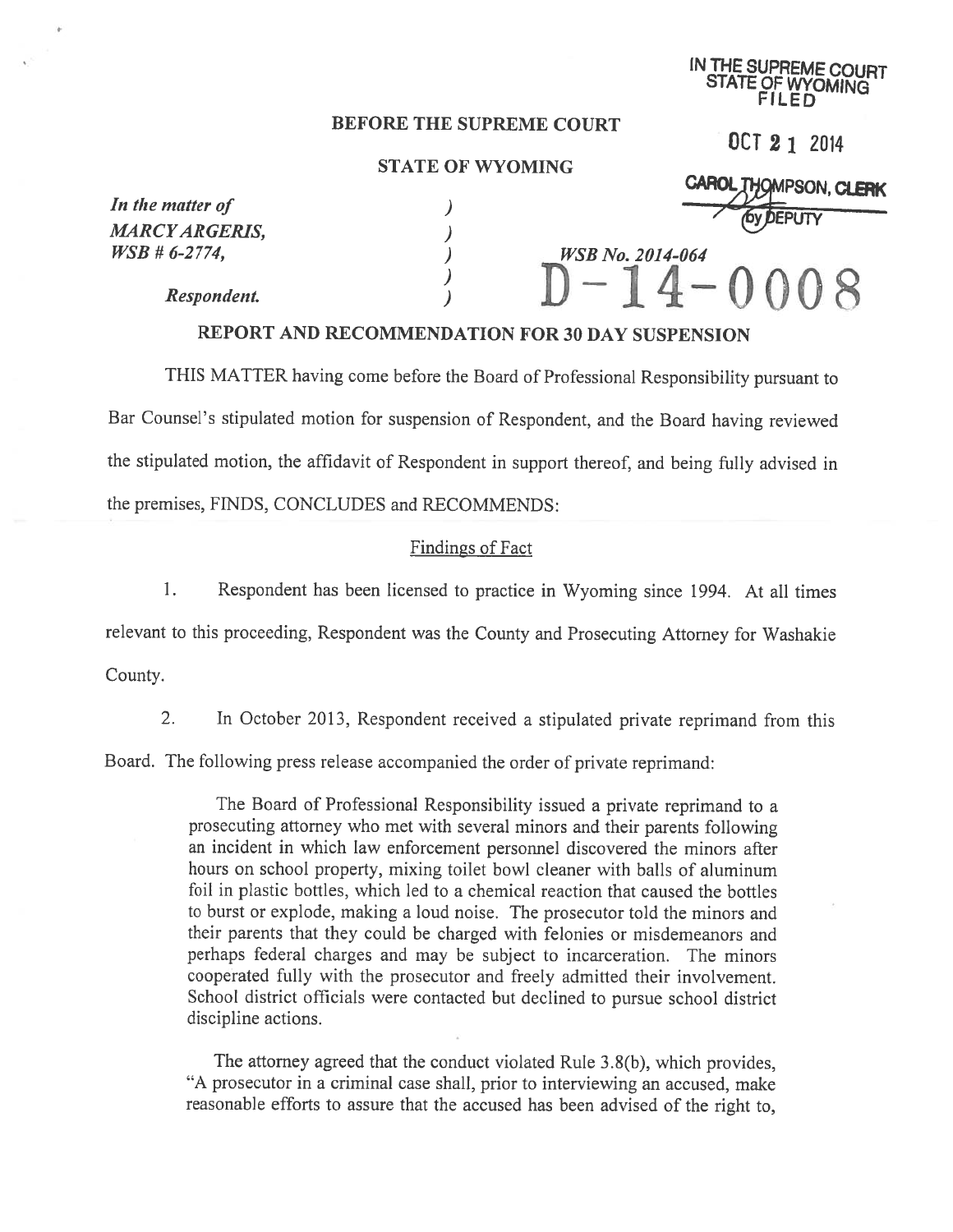and the procedure for obtaining counsel and has been <sup>g</sup>iven reasonable opportunity to obtain counsel." The prosecutor violated this rule when the prosecutor interviewed the young men before <sup>g</sup>iving them <sup>a</sup> reasonable opportunity to obtain counsel. The prosecutor agree<sup>d</sup> to pay an administrative fee of \$500 and costs of \$50 to the Wyoming State Bar, and to obtain an additional three hours of CLE in ethics.

3. Respondent was represented in the matter which culminated in the stipulated private reprimand by Evanston attorney, Mark Harris. At Respondent's request, the County had been paying Mr. Harris's fees at the rate of \$200.00 per hour, <sup>p</sup>lus expenses. Along with Respondent's Affidavit to the State Bar, Respondent asked Mr. Harris to send the \$500.00 administrative fee and the \$50.00 cost assessment on her behalf to facilitate an efficient and timely end to this matter. Respondent then asked him to <sup>p</sup>lace both items on his billing statement for submission to the County Commissioners. Mr. Harris did so and issued <sup>a</sup> billing statement dated October 31, 2013, which listed an "administrative fee" of \$500.00, <sup>a</sup> "cost fee" of \$50.00, long distance charges of \$.23 and postage of \$.46, for a total bill of \$550.69. On the bottom of the billing statement was written, "Marcy, Please prepare <sup>2</sup> checks for this bill. One in the amount of \$500.00 and the other one in the amount of \$50.69." As Respondent had with Mr. Harris's other invoices, and pursuan<sup>t</sup> to the manner in which Respondent had been trained to submit billing statements to the County, Respondent submitted the October 31, 2013, billing statement to the Washakie County Clerk for payment, and explained to her that it was for administrative fees associated with the grievance.

4. The Washakie County Clerk prepared two vouchers as <sup>a</sup> result of the submittal of the October 31, 2013, billing statement. The first requested paymen<sup>t</sup> to Harris Law Office in the amount of \$500.00, which the County Clerk indicated was "legal fees" on the voucher without Respondent's knowledge. The second requested paymen<sup>t</sup> to Harris Law Office in the amount of \$50.69, also designated "legal fees." Both vouchers were approve<sup>d</sup> by the Washakie County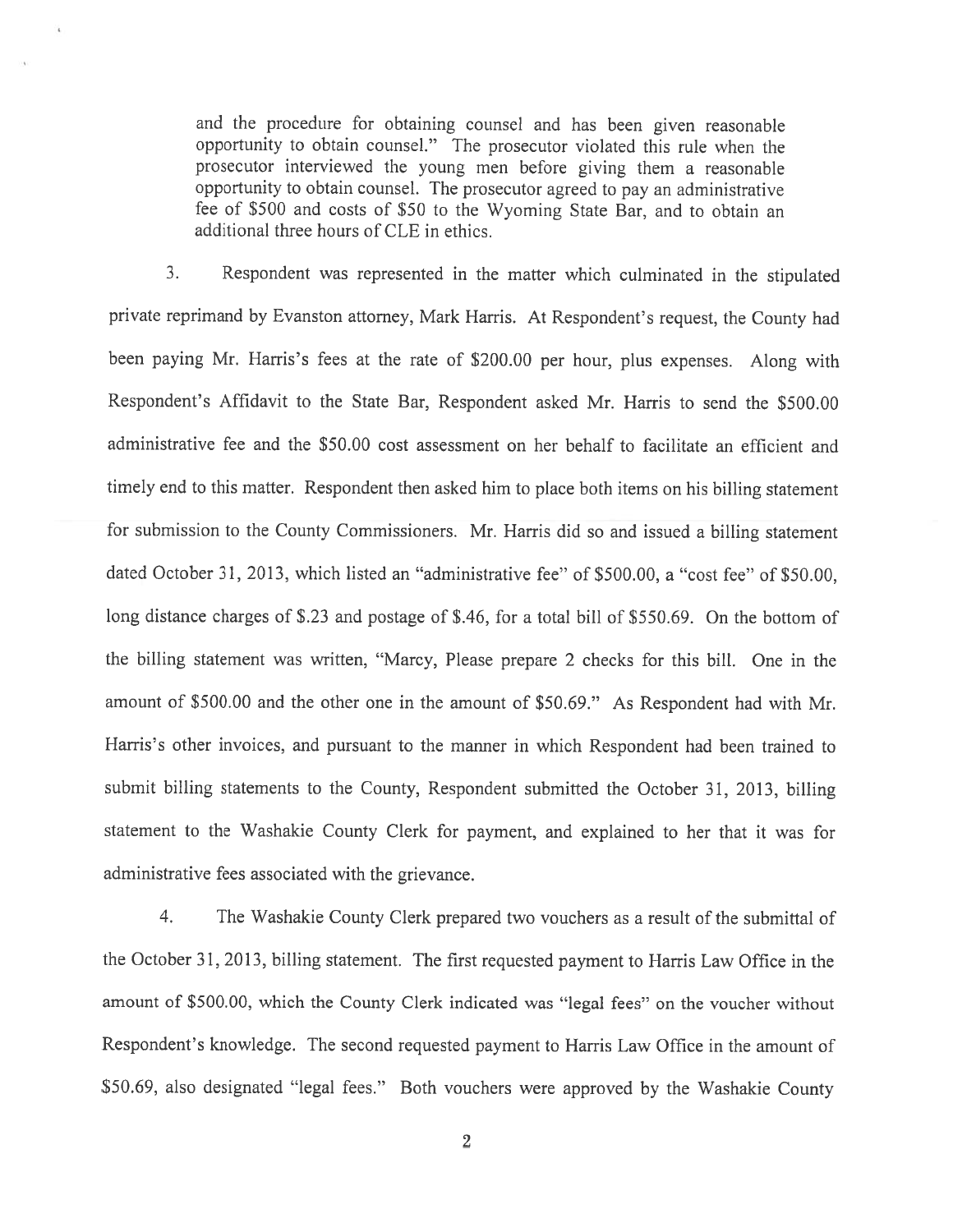Commissioners on October 31, 2013, and paid. Although Respondent had told the County Clerk the nature and purpose of the administrative fees and costs, Respondent did not fully and properly inform the County Commissioners of the nature or purpose of the \$500.00 administrative fee or the \$50.00 cost assessment.

5. Given that the \$500.00 administrative fee and the \$50.00 in costs were monetary assessments resulting from Respondent's admitted violation of <sup>a</sup> Rule of Professional Conduct, Respondent agrees that she had <sup>a</sup> heightened duty to communicate about that matter with the County; that is, to call special attention to the fact that the assessment was <sup>a</sup> direct result of Respondent's concession that Respondent acted unethically in the underlying matter. In so acting, Respondent engaged in conduct in violation of Rule  $8.4(c)$ <sup>1</sup>

6. Worland resident Mark McGarvin, the complainant in the matter which led to Respondent's private reprimand, reportedly inquired of the County as to what payments had been made to Harris Law Office and discovered that Mr. Harris had paid the \$500.00 administrative fee and \$50.00 in costs on Respondent's behalf and had been reimbursed for those expenses by the County. Mr. McGarvin reportedly took the matter up with the County Commissioners, protesting that it was an inappropriate use of public funds for the County to pay the administrative fee and costs for Respondent's disciplinary infraction.

7. During <sup>a</sup> January 7, 2014. executive session meeting of the Washakie County Commissioners at which Respondent was present, there was discussion about the propriety of the County's paymen<sup>t</sup> of the \$550.00 administrative fee and costs. While not reflected in the

<sup>&</sup>lt;sup>1</sup> The parties expressly reserve the issue whether it was appropriate for Respondent to request paymen<sup>t</sup> of the \$550.00 administrative fee and costs, and whether it was an appropriate use of public funds for the County to pay it. Accordingly, this stipulated suspension should not be cited as precedent for the notion that it is or is not proper for <sup>a</sup> governmental employer to pay the administrative fee and costs associated with <sup>a</sup> governmen<sup>t</sup> attorney's discipline. Such determination must be made on <sup>a</sup> case-by-case basis.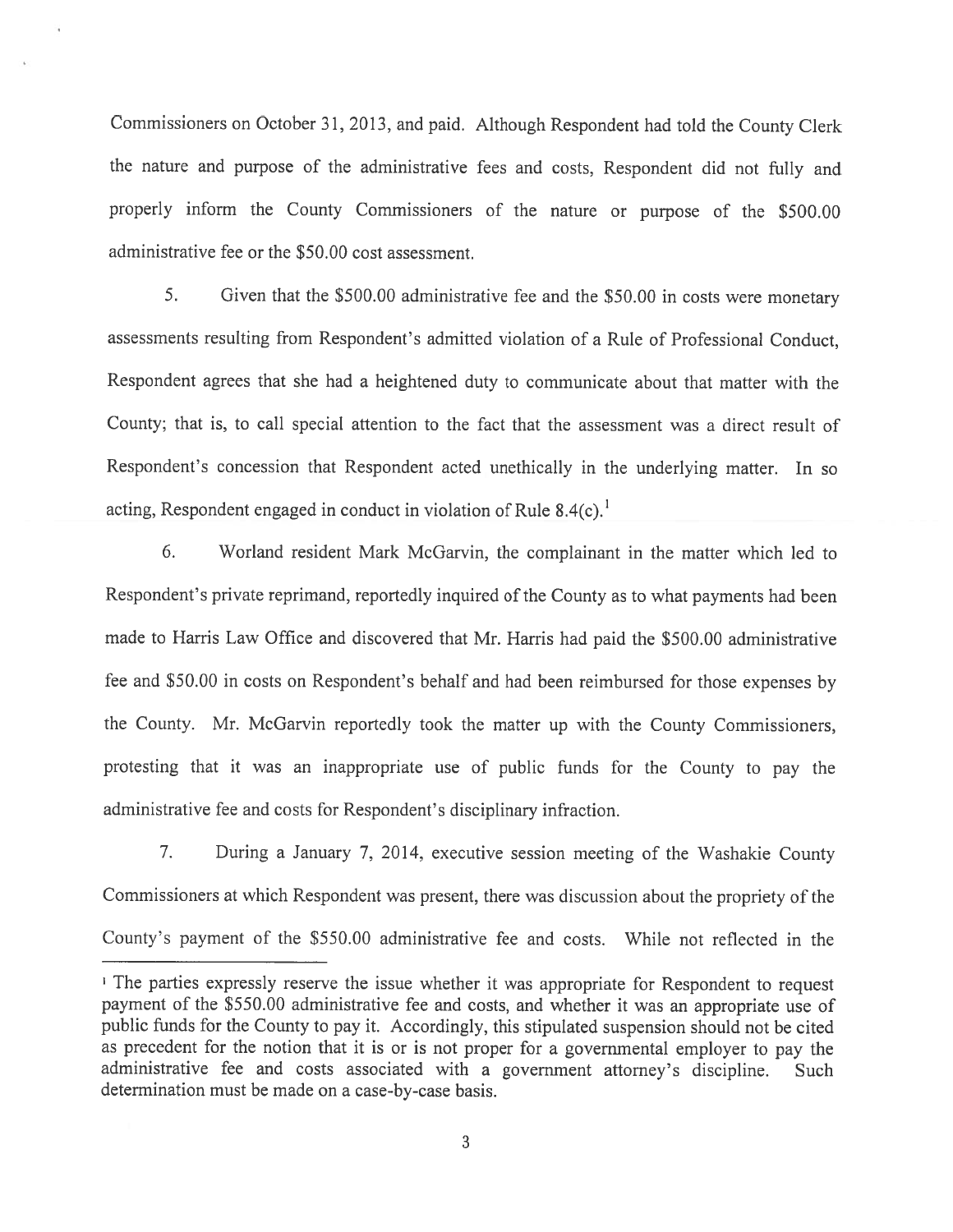minutes. Respondent explained the grievance, the stipulation and the administrative fee and costs.

8. One of the Commissioners asked Respondent whether outside counsel should be retained to advise the County on the issue. Instead of immediately answering yes as Respondent should have. Respondent asked if she could consult with other county attorneys on the issue to see what other counties did regarding the administrative fee and costs. The Commissioners agree<sup>d</sup> to allow Respondent to consult other county attorneys. Although Respondent attempted to contact other county attorneys, Respondent was unable to provide the Commissioners with an immediate answer.

9. Two of the County Commissioners thereafter approached Respondent and asked her to reimburse the County for the \$550.00 it had paid for the administrative fee and costs. Respondent refused, relying upon W.S. § 18-2-111, which provides generally that judgments rendered against county officials are to be paid by the county.

10. Upon repeated requests and demands from two of the County Commissioners, on January 17, 2014, Respondent emotionally wrote to the Commissioners, declining their reques<sup>t</sup> for permission to seek an opinion from outside counsel. Respondent acknowledges that that refusal constituted <sup>a</sup> violation of Rule 1.7, which provides in pertinent part, "A lawyer shall not represen<sup>t</sup> <sup>a</sup> client if the representation involves <sup>a</sup> concurrent conflict of interest. A concurrent conflict of interest exists if. . . there is <sup>a</sup> significant risk that the representation of one or more clients will be materially limited  $\ldots$  by a personal interest of the lawyer." See Rule 1.7(a)(2), W.R.P.C. Comment <sup>7</sup> to the Rule explains, "The lawyer's own interests should not be permitted to have an adverse effect on representation of <sup>a</sup> client. For example, if the propriety of <sup>a</sup> lawyer's own conduct in <sup>a</sup> transaction is in serious question, it may be difficult or impossible for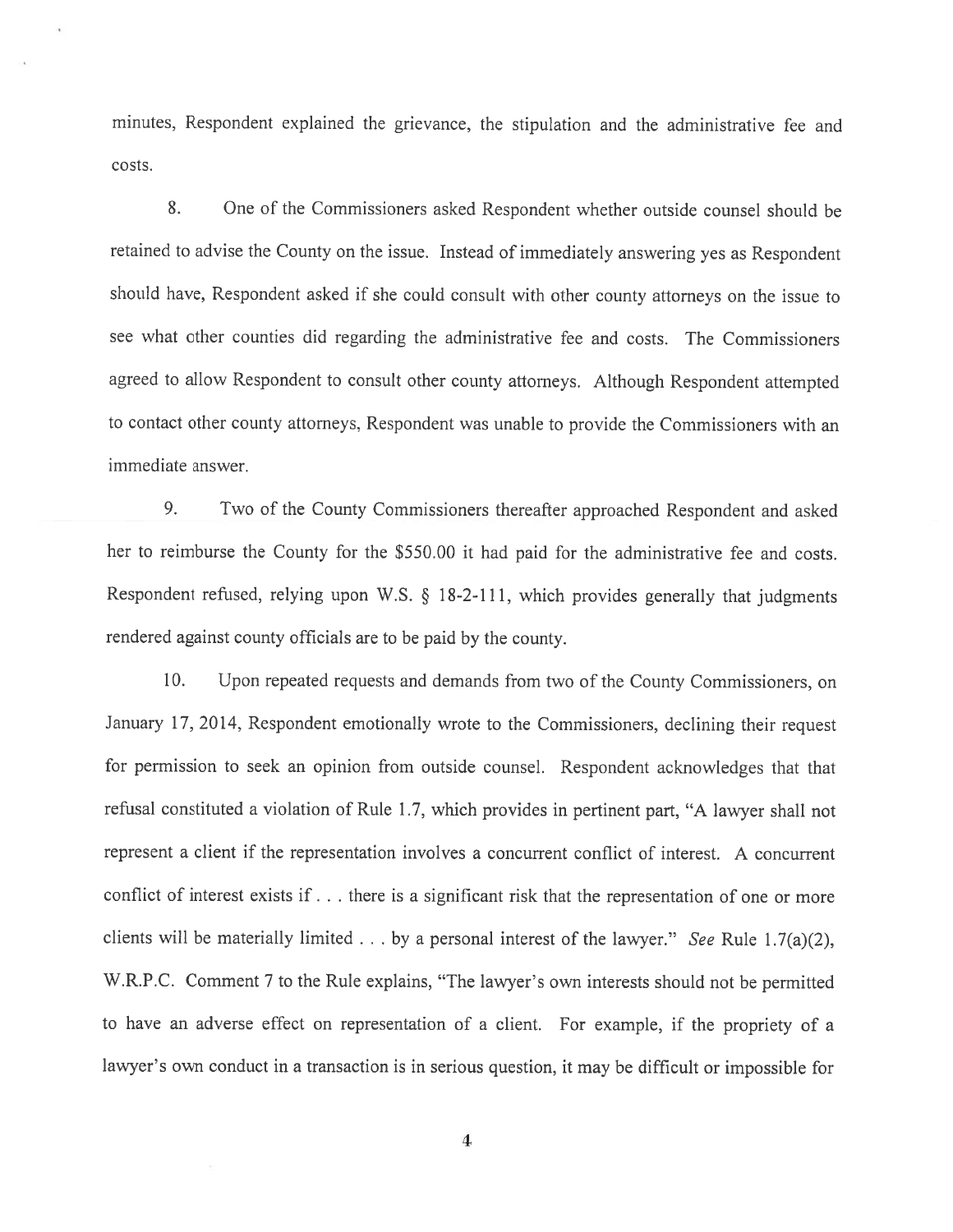the lawyer to <sup>g</sup>ive <sup>a</sup> client detached advice." Respondent further acknowledges that her refusal to approve outside counsel also constituted <sup>a</sup> violation of Rule 1.8, because at that point there was <sup>a</sup> clearly identified conflict between Respondent's personal interests and those of the County. Respondent's duty, rather than to refuse the reques<sup>t</sup> for authority to engage outside counsel, was to insist upon it as required by Rule <sup>1</sup> .8.

11. In early April 2014, Mr. McGarvin submitted <sup>a</sup> second complaint to Bar Counsel in which he alleged that it was improper for Respondent to have the \$550.00 administrative fee and costs associated with Respondent's private reprimand paid by the County and that it was an abuse of authority for Respondent to deny the Commissioners' reques<sup>t</sup> for outside counsel. Respondent retained Richard Jamieson of Casper to represen<sup>t</sup> her with respec<sup>t</sup> to the second complaint and entered into an agreemen<sup>t</sup> to pay Mr. Jamieson \$350.00 hour.

12. At the June 3, 2014, executive session meeting of the Washakie County Commissioners, Respondent informed the Commissioners that <sup>a</sup> new complaint had been filed. Respondent spoke to Commission Chair Aaron Anderson on the phone regarding the new complaint when it was filed, but not formally to the full Board. Respondent informed the Commissioners that the new complaint was regarding the fee and costs, but not the specific wording of the complaint as Mr. McGarvin quoted two of the three Commissioners in the complaint. Respondent testified in her affidavit that she was "emotionally and legally concerned" that the quotes appeared to come from information that was communicated to the Commission in an executive session. Thus, Respondent explains, she did not give the specifics of the complaint, only that it involved the paymen<sup>t</sup> of the fee and costs. However, Respondent did state that the complaint was filed against her in her capacity as County and Prosecuting Attorney and not in her individual capacity. This last statement was materially misleading in that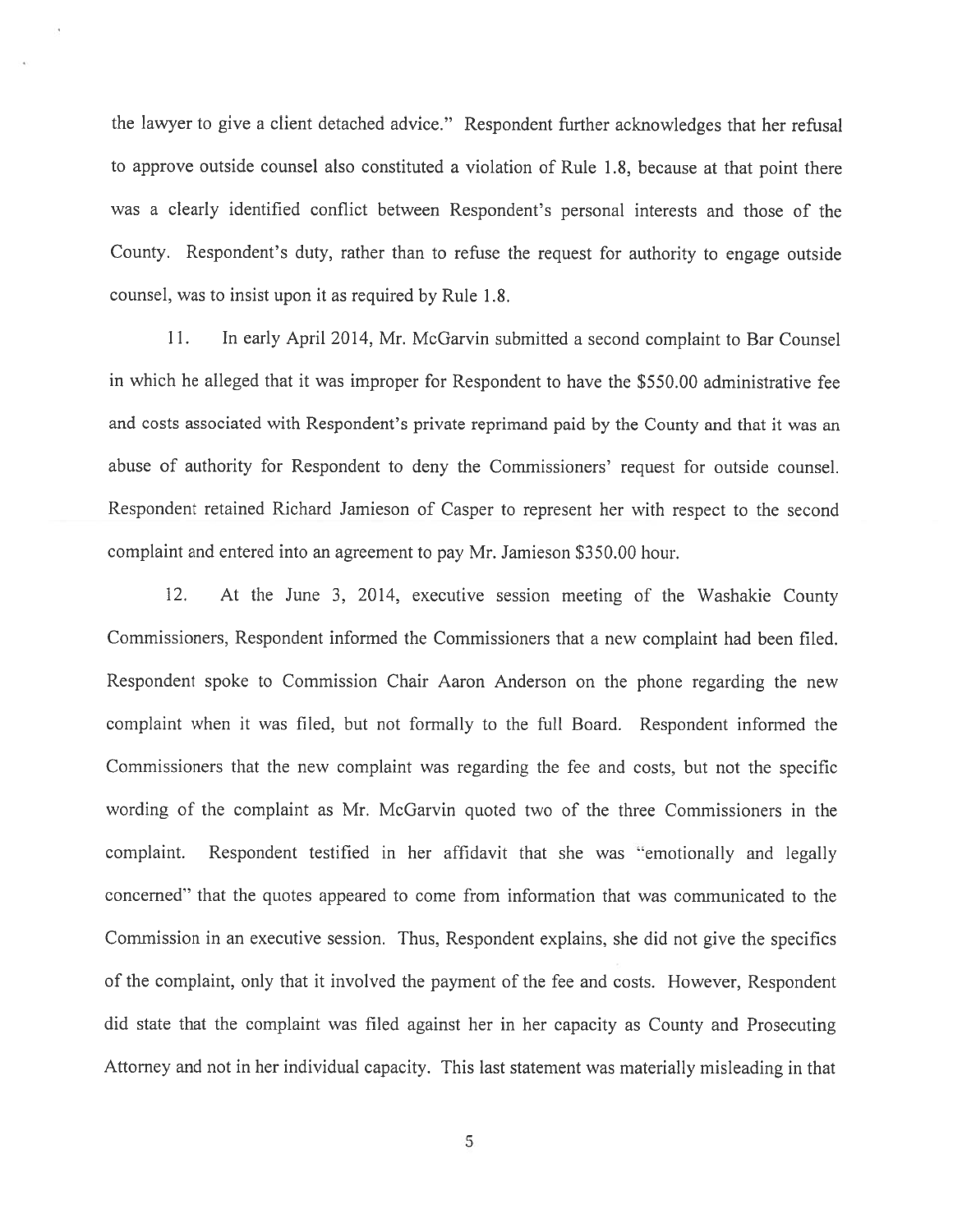the thrust of Mr. McGarvin's complaint was that the County had paid \$550.00 administrative fee and costs, that it should have been paid by Respondent out of her own funds and that Respondent was otherwise putting her persona<sup>l</sup> interests ahead of the County's interests. In this regard, Respondent concedes that that conduct constituted <sup>a</sup> separate violation of Rule 1.4 (duty of reasonable disclosure to client).

13. During the June 3, 2014, executive session meeting of the Washakie County Commissioners, Respondent asked the County to pay the fees for counsel to represen<sup>t</sup> Respondent in the second McGarvin complaint. While Respondent did communicate with one Commissioner (Aaron Anderson) by phone when the Complaint was filed, Respondent did not go to the full Board until the June 3, 2014, executive session to inform the Commissioners that she had already retained Mr. Jamieson. Additionally, at that June 3, 2014 meeting Respondent did not inform the Commissioners that Respondent had entered into an agreemen<sup>t</sup> to pay Mr. Jamieson \$350.00 per hour, <sup>a</sup> higher hourly rate than had been paid to Mr. Harris, her attorney in the first disciplinary proceeding. Respondent concedes that that failure to disclose this information constituted another violation of Rule 8.4(c). The minutes of the June 3, 2014, meeting state, "Approval was given for County Attorney Marcy Argeris to hire outside counsel for <sup>a</sup> grievance filed against her as county attorney."

14. In the same June 3, 2014 executive session with the County Commissioners, Respondent reviewed with them the statutes on executive sessions. Soon after the meeting, one of the Commissioners (Aaron Anderson) requested outside counsel for advice on release of information discussed at executive session meetings. Respondent immediately agreed. Respondent had previously been working on <sup>a</sup> "pooi" of attorneys whom she could sugges<sup>t</sup> to the Commissioners when the need for outside counsel arose. Since Matt Winslow was the only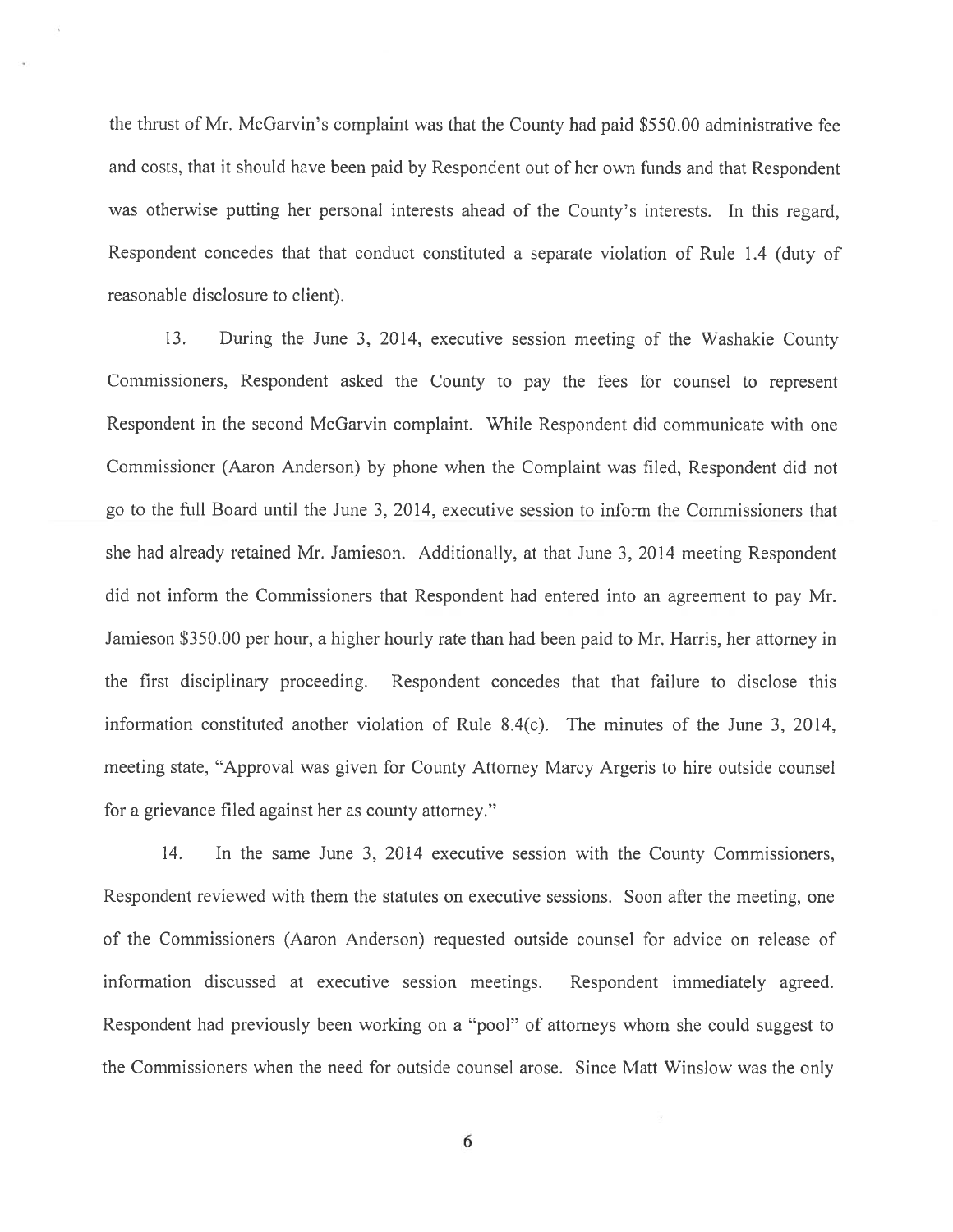person Respondent had been able to communicate with to date. Respondent suggested Mr. Winslow to Commissioner Anderson. He requested that Respondent invite Mr. Winslow to the next Commissioner meeting.

15. On June 25, 2014, Respondent wrote <sup>a</sup> letter to the Commissioners addressing the issues that Commissioner Anderson had raised and authorized the Commission to hire outside counsel for the executive session issues. This letter stated, "Pursuant to W.S. 18-2-110 please consider this memo authorization to hire and counsel with [Cody attorney] Matt Winslow regarding executive sessions. . . Please note that his legal services will be paid out of the county's genera<sup>l</sup> fund." Respondent should have recused herself from any and every issue as it related to this case upon learning of the new allegations and complaint, regardless of whether it was the paymen<sup>t</sup> of the original fee and costs or executive session issues as they related to Respondent's position as county and prosecuting attorney.

16. On June 30, 2014, the Commissioners responded to Respondent's letter authorizing them to hire Mr. Winslow on <sup>a</sup> limited scope. The Commissioners identified several questions stemming from the October 2013 invoice from Harris Law Office:

- 1) What information we have received from your office is public and what is confidential?
- 2) Was the invoice submitted to us in October <sup>2013</sup> by Harris Law Office appropriately submitted in <sup>a</sup> way which allowed us to understand what we were paying for?
- 3) Is it appropriate for the county to pay for fees assessed by the Wyoming Bar Association?
- 4) What are the commissioner's options for recourse to deal with disagreements or concerns that arise from actions taken by our own legal counsel?

The letter concluded, "Due to the interconnection of these questions and your obvious conflict of interest in relation to issues raised by the commission, we respectfully request outside counsel on a broader basis than you have authorized in your June  $25<sup>th</sup>$  letter. Given your conflict of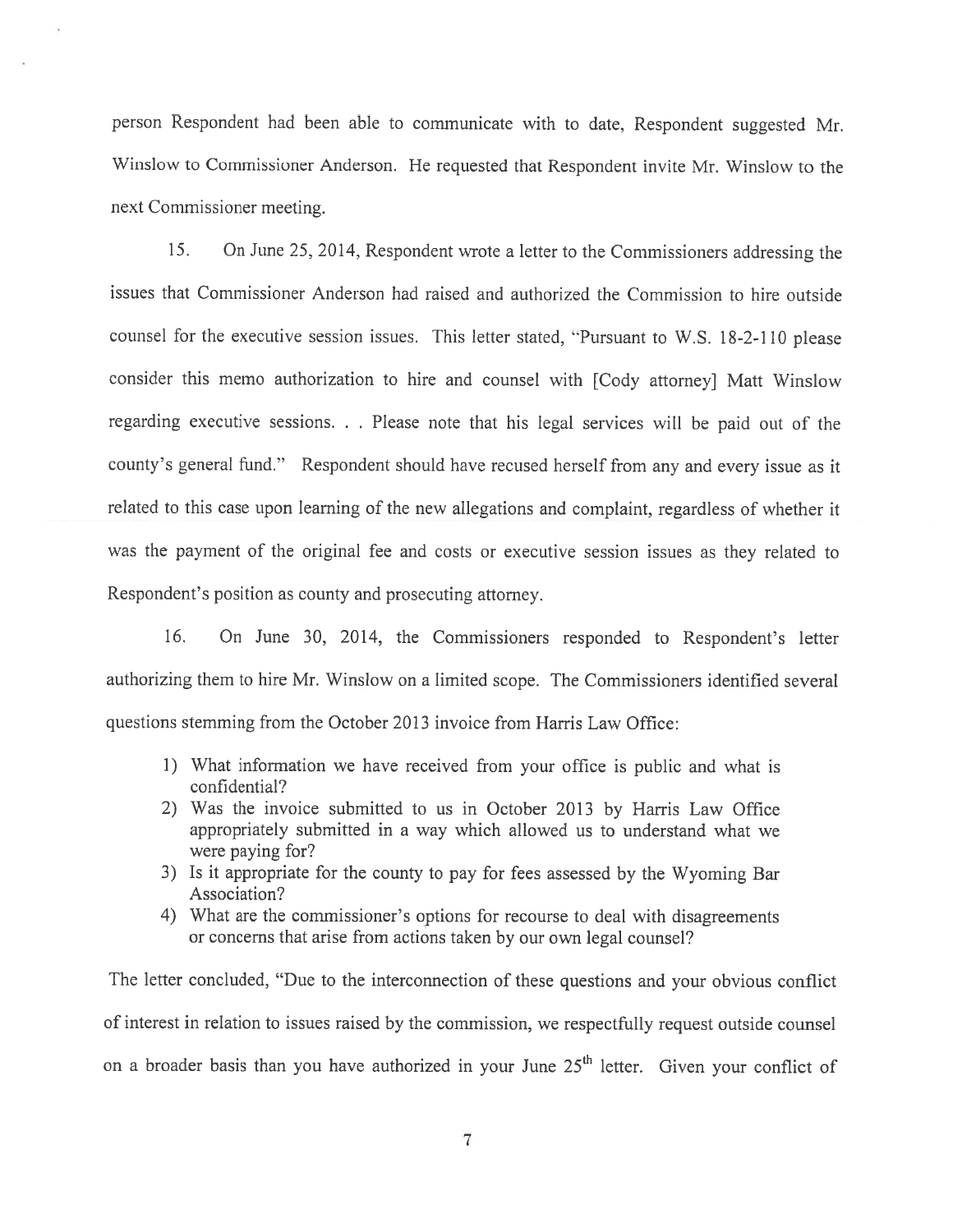interest we feel that it is inappropriate for you to designate who we hire or to try to control the scope of our reques<sup>t</sup> to anything less than the areas outlined above." This letter convinced Respondent that she was not communicating effectively with the Commissioners.

17. Respondent responded to the Commissioners' letter ten days later with <sup>a</sup> letter authorizing the commissioners to hire outside counsel as requested in their June 30, 2014 letter. In said letter dated July 10, 2014, Respondent also disclosed, "I have retained Jamieson & Robinson out of Casper at an hourly fee of \$350."

18. Respondent agrees that the foregoing conduct constitutes violations of Rules 1.4, 1.7, 1.8 and 8.4(c) of the Wyoming Rules of Professional Conduct. Respondent is extremely remorseful about said conduct, and desires to accep<sup>t</sup> responsibility and make restitution in this matter. Accordingly, Respondent agrees to reimburse the County for the \$550.00 administrative fee and costs assessed in cormection with the private reprimand and further agrees to pay the administrative fee, costs and her attorney's fees associated with this disciplinary proceeding out of her own funds. In the event the Wyoming Supreme Court accepts the Board's recommendation, Respondent agrees to attend the Pathways to Professional Conduct course within six months of the Court's order of suspension. While Respondent contends that she did not intend to violate the Rules of Professional Conduct, nor harm the County or its Commissioners, Respondent concedes that she acted deliberately and not negligently in the various rules violations set forth above, especially considering the heightened duty owed as an elected official.

#### Conclusions of Law

19. In determining the appropriate sanction for Respondent's misconduct, the Board is guided by the American Bar Association's Standards for Imposing Lawyer Sanctions. See,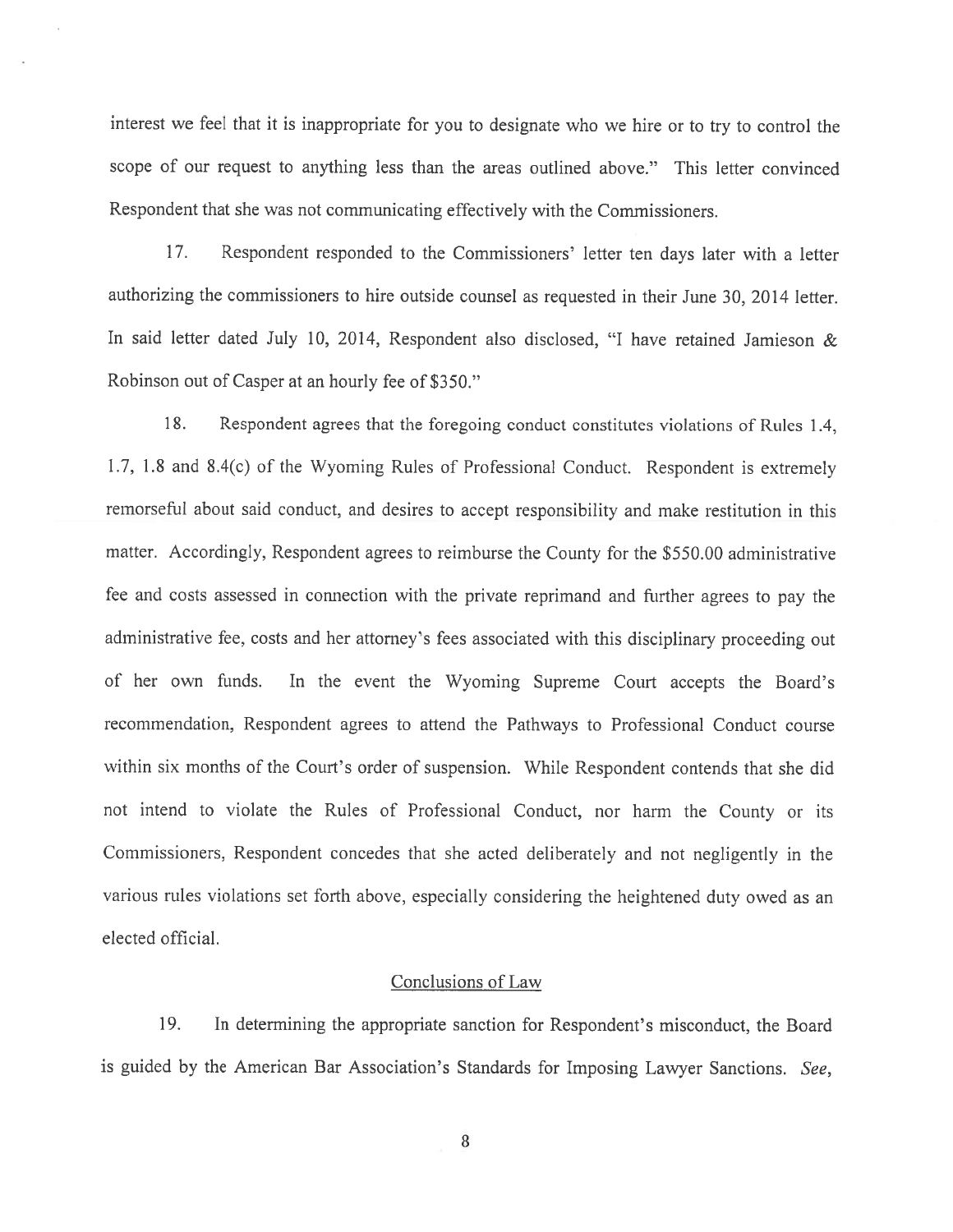most recently, Bd. of Prof. Resp. v. Richard, D-14-0001 (slip op. August 1, 2014). Standard 3.0 provides, "In imposing <sup>a</sup> sanction after <sup>a</sup> finding of lawyer misconduct, <sup>a</sup> court should consider the following factors:

- (a) the duty violated;
- (b) the lawyer's mental state;
- (c) the actual or potential injury caused by the lawyer's misconduct; and
- (d) the existence of aggravating or mitigating factors."

## The Duties Violated by Respondent

20. Standard 4.3 sets forth the sanction guidelines for lawyers who breach <sup>a</sup> duty

owed to <sup>a</sup> client by failing to avoid <sup>a</sup> conflict of interest in violation of Rules 1.7 and 1.8:

Absent aggravating or mitigating circumstances, upon application of the factors set out in Standard 3.0, the following sanctions are generally appropriate in cases involving conflicts of interest:

- 4.31 Disbarment is generally appropriate when <sup>a</sup> lawyer, without the informed consent of client(s):
	- (a) engages in representation of <sup>a</sup> client knowing that the lawyer's interests are adverse to the client's with the intent to benefit the lawyer or another, and causes serious or potentially serious injury to the client; or
	- (b) simultaneously represents clients that the lawyer knows have adverse interests with intent to benefit the lawyer or another, and causes serious or potentially serious injury to <sup>a</sup> client; or
	- (c) represents <sup>a</sup> client in <sup>a</sup> matter substantially related to <sup>a</sup> matter in which the interests of <sup>a</sup> presen<sup>t</sup> or former client are materially adverse, and knowingly uses information relating to the representation of <sup>a</sup> client with the intent to benefit the lawyer or another, and causes serious or potentially serious injury to <sup>a</sup> client.
- 4.32 Suspension is generally appropriate when <sup>a</sup> lawyer knows of <sup>a</sup> conflict of interest and does not fully disclose to <sup>a</sup> client the possible effect of that conflict, and causes injury or potential injury to <sup>a</sup> client.
- 4.33 Reprimand [i.e., "public censure" under Section 4(a)(iii) of Wyoming's Disciplinary Code] is generally appropriate when <sup>a</sup> lawyer is negligent in determining whether the representation of <sup>a</sup> client may be materially affected by the lawyer's own interests, or whether the representation will adversely affect another client, and causes injury or potential injury to <sup>a</sup> client.
- 4.34 Admonition [i.e., "private reprimand" under Section 4(b) of Wyoming's Disciplinary Code] is generally appropriate when <sup>a</sup> lawyer engages in an isolated instance of negligence in determining whether the representation of <sup>a</sup> client may be materially affected by the lavyer's own interests, or whether the representation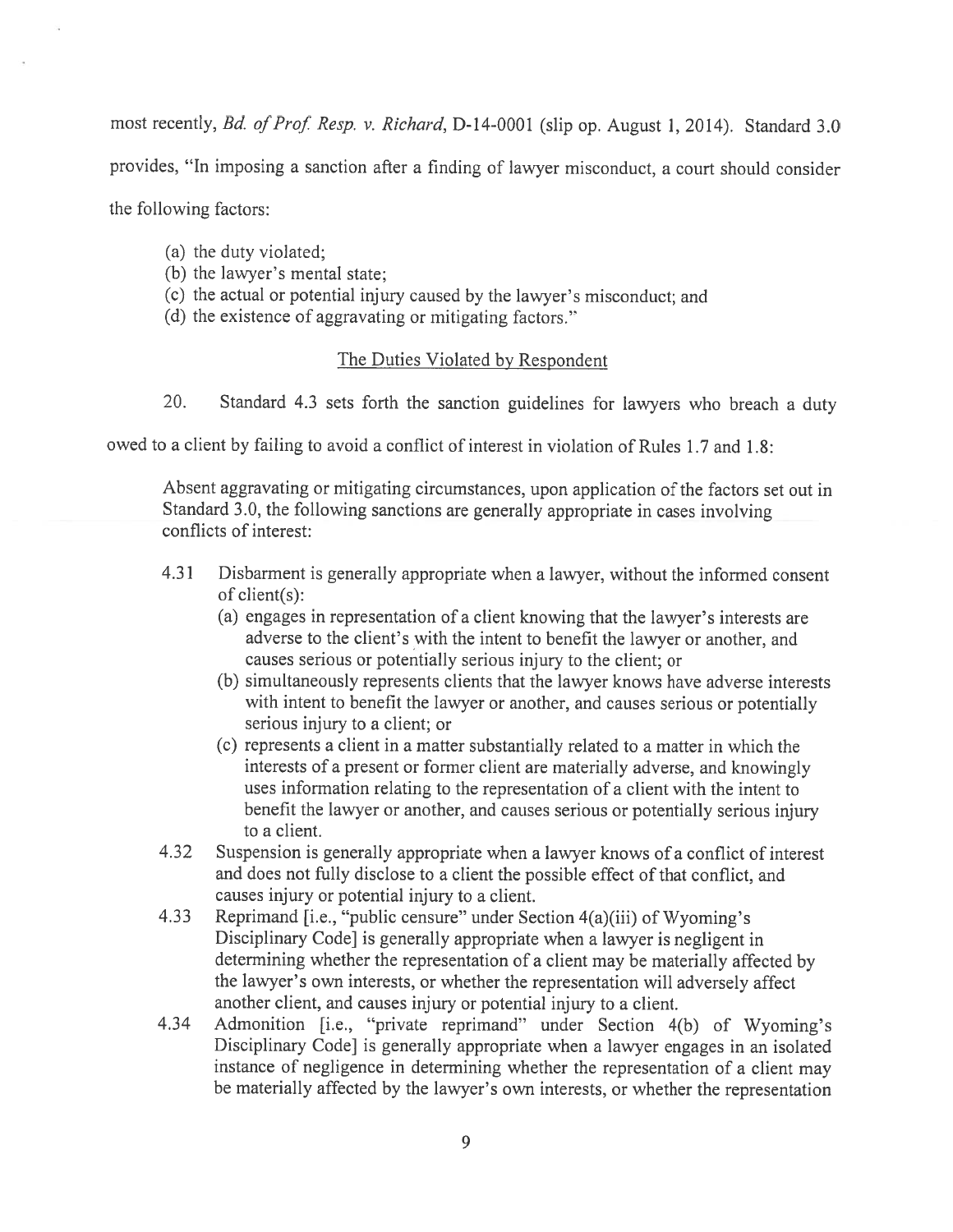will adversely affect another client, and causes little or no actual or potential injury to <sup>a</sup> client.

21. Standard 4.6 sets forth the sanction guidelines for lawyers who engages in deceit

directed toward <sup>a</sup> client:

Absent aggravating or mitigating circumstances, upon application of the factors set out in Standard 3.0, the following sanctions are generally appropriate in cases where the lawyer engages in fraud, deceit or misrepresentation directed toward <sup>a</sup> client:

- 4.61 Disbarment is generally appropriate when <sup>a</sup> lawyer knowingly deceives <sup>a</sup> client with the intent to benefit the lawyer or another, and causes serious or potential serious injury to <sup>a</sup> client.
- 4.62 Suspension is generally appropriate when <sup>a</sup> lawyer knowingly deceives <sup>a</sup> client, and causes injury or potential injury to the client.
- 4.63 Reprimand [i.e., "public censure" under Section 4(a)(iii) of Wyoming's Disciplinary Code] is generally appropriate when <sup>a</sup> lawyer negligently fails to provide <sup>a</sup> client with accurate or complete information, and causes injury or potential injury to the client.
- 4.64 Admonition [i.e., "private reprimand" under Section 4(b) of Wyoming's Disciplinary Code] is generally appropriate when <sup>a</sup> lawyer engages in an isolated instance of negligence in failing to provide <sup>a</sup> client with accurate or complete information, and causes little or no actual or potential injury to <sup>a</sup> client.

## Respondent's Mental State

22. The preamble to the ABA Standards includes the following discussion regarding

mental state:

The mental states used in this model are defined as follows. The most culpable mental state is that of intent, when the lawyer acts with the conscious objective or purpose to accomplish <sup>a</sup> particular result. The next most culpable mental state is that of knowledge, when the lawyer acts with conscious awareness of the nature or attendant circumstances of his or her conduct both without the conscious objective or purpose to accomplish <sup>a</sup> particular result. The least culpable mental state is negligence, when <sup>a</sup> lawyer fails to be aware of <sup>a</sup> substantial risk that circumstances exist or that <sup>a</sup> result will follow, which failure is <sup>a</sup> deviation of <sup>a</sup> care that <sup>a</sup> reasonable lawyer would exercise in the situation.

23. As indicated above, Respondent concedes that she acted intentionally, not

negligently, in the various rules violations set forth above.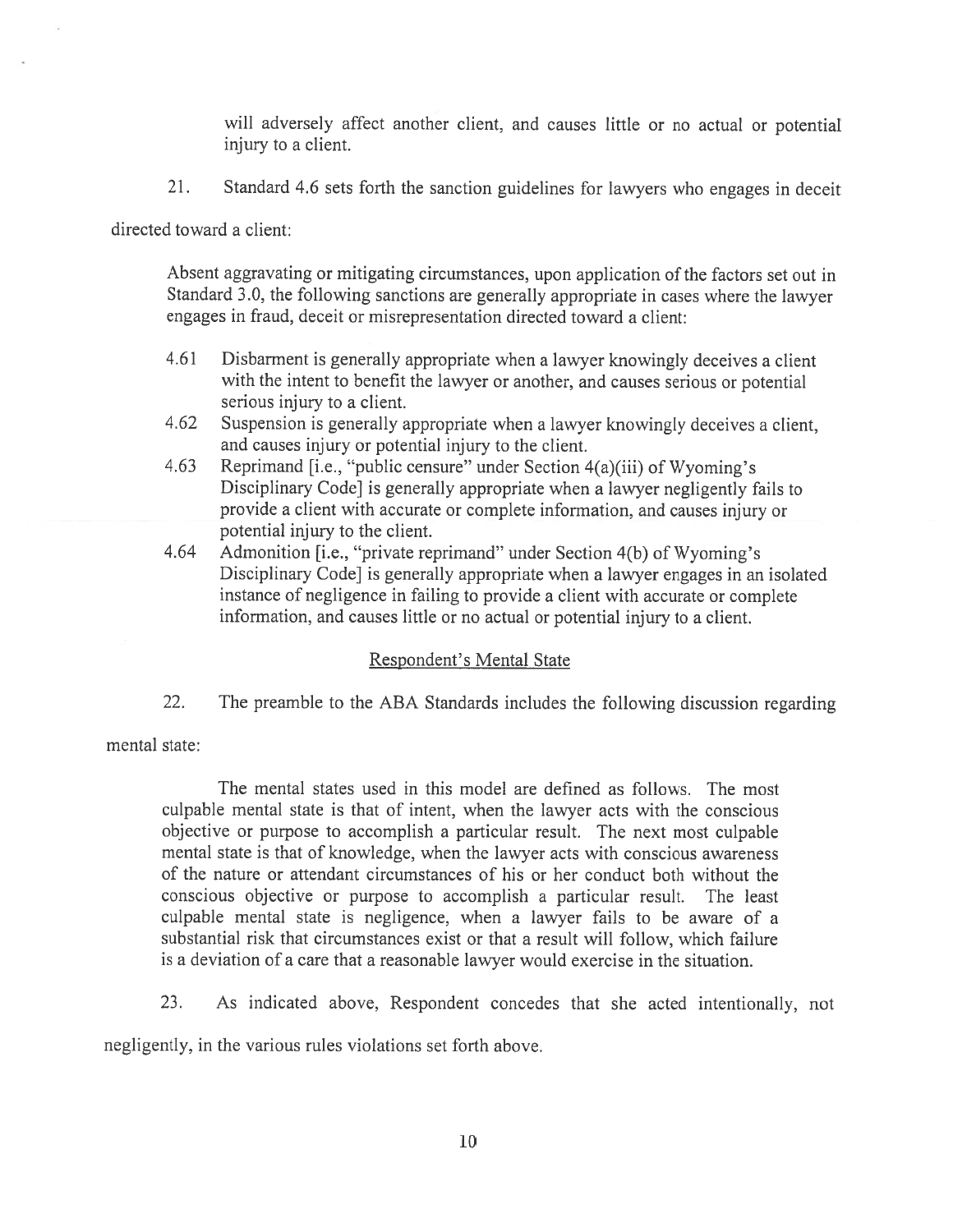#### The Injury Caused by Respondent's Conduct

24. The ABA Standards define "injury" as "harm to <sup>a</sup> client, the public, the legal system, or the profession which results from <sup>a</sup> lawyer's misconduct." The Standards indicate that the level of injury can range from "serious" injury to "little or no" injury; "a reference to 'injury' alone indicates any level of injury greater than 'little or no' injury."

25. Respondent concedes that the injury or potential injury caused to the County by Respondent's conduct includes (1) the initial \$550 expense borne by the county when it paid the administrative fee and costs without the Commission being fully aware of what those items were; (2) the deterioration of the relationship between the County Commissioners and her office; (3) the delay in obtaining her permission to retain outside counsel; and (4) the potential expense borne by the County in paying for her lawyer in the second grievance.

## Aggravating and Mitigating factors Associated with Respondent's Misconduct

26. Once it has found professional misconduct and has determined the level of injury caused by the misconduct, the Board is next required to consider aggravating and mitigating factors in selecting the appropriate sanction. In this regard, ABA Standard 9.0 provides as follows:

#### 9.1 Generally

After misconduct has been established, aggravating and mitigating circumstances may be considered in deciding what sanction to impose.

## 9.2 Aggravation

- 9.21 *Definition*. Aggravation or aggravating circumstances are any considerations or factors that may justify an increase in the degree of discipline to be imposed.
- 9.22 Factors which may be considered in aggravation. Aggravating factors include: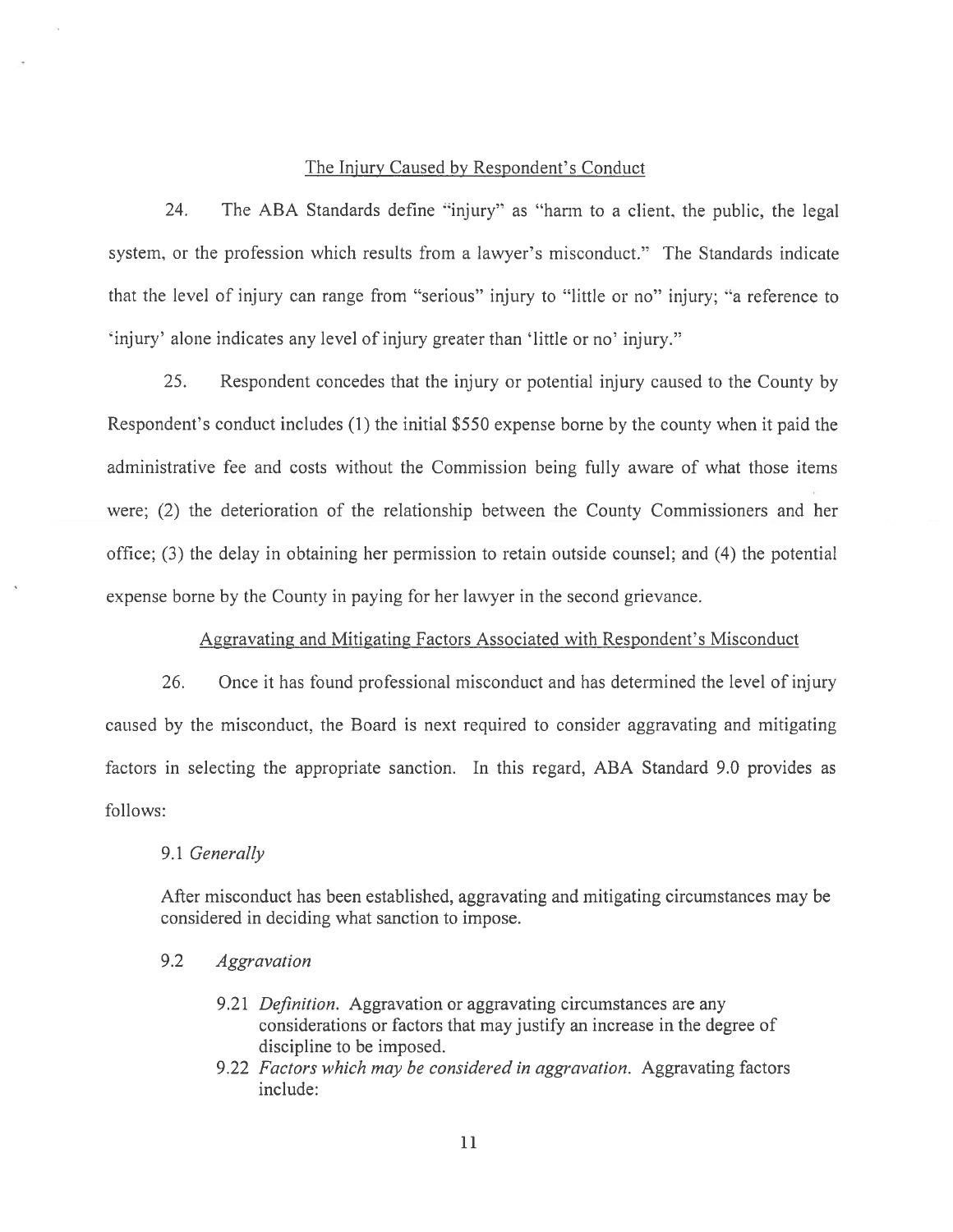- (a) prior disciplinary offenses;
- (b) dishonest or selfish motive;
- (c) <sup>a</sup> pattern of misconduct;
- (d) multiple offenses;
- (e) bad faith obstruction of the disciplinary proceeding by intentionally failing to comply with rules or orders of the disciplinary agency;
- (f) submission of false evidence, false statements, or other deceptive practices during the disciplinary process;
- (g) refusal to acknowledge wrongful nature of conduct;
- (h) vulnerability of the victim;
- (i) substantial experience in the practice of law;
- (j) indifference in making restitution; and
- (k) illegal conduct, including that involving the use of controlled substances.

### 9.3 Mitigation.

- 9.31 *Definition*. Mitigation or mitigating circumstances are any considerations or factors that may justify <sup>a</sup> reduction in the degree of discipline to be imposed.
- 9.32 Factors which may be considered in mitigation. Mitigating factors include:
	- (a) absence of <sup>a</sup> prior disciplinary record;
	- (b) absence of <sup>a</sup> dishonest or selfish motive;
	- (c) personal or emotional problems;
	- (d) timely good faith effort to make restitution or to rectify consequences of misconduct;
	- (e) full and free disclosure to disciplinary board or cooperative attitude toward proceedings;
	- (f) inexperience in the practice of law;
	- (g) character or reputation;
	- (h) physical disability;
	- (i) mental disability or chemical dependency including alcoholism or drug abuse when:
		- (1) there is medical evidence that the respondent is affected by <sup>a</sup> chemical dependency or mental disability;
		- (2) the chemical dependency or mental disability caused the misconduct;
		- (3) the respondent's recovery from the chemical dependency or mental disability is demonstrated by <sup>a</sup> meaningful and sustained period of successful rehabilitation; and
		- (4) the recovery arrested the misconduct and recurrence of that misconduct is unlikely.
	- (j) delay in disciplinary proceedings;
	- (k) imposition of other penalties or sanctions;
	- (1) remorse; and
	- (m) remoteness of prior offenses.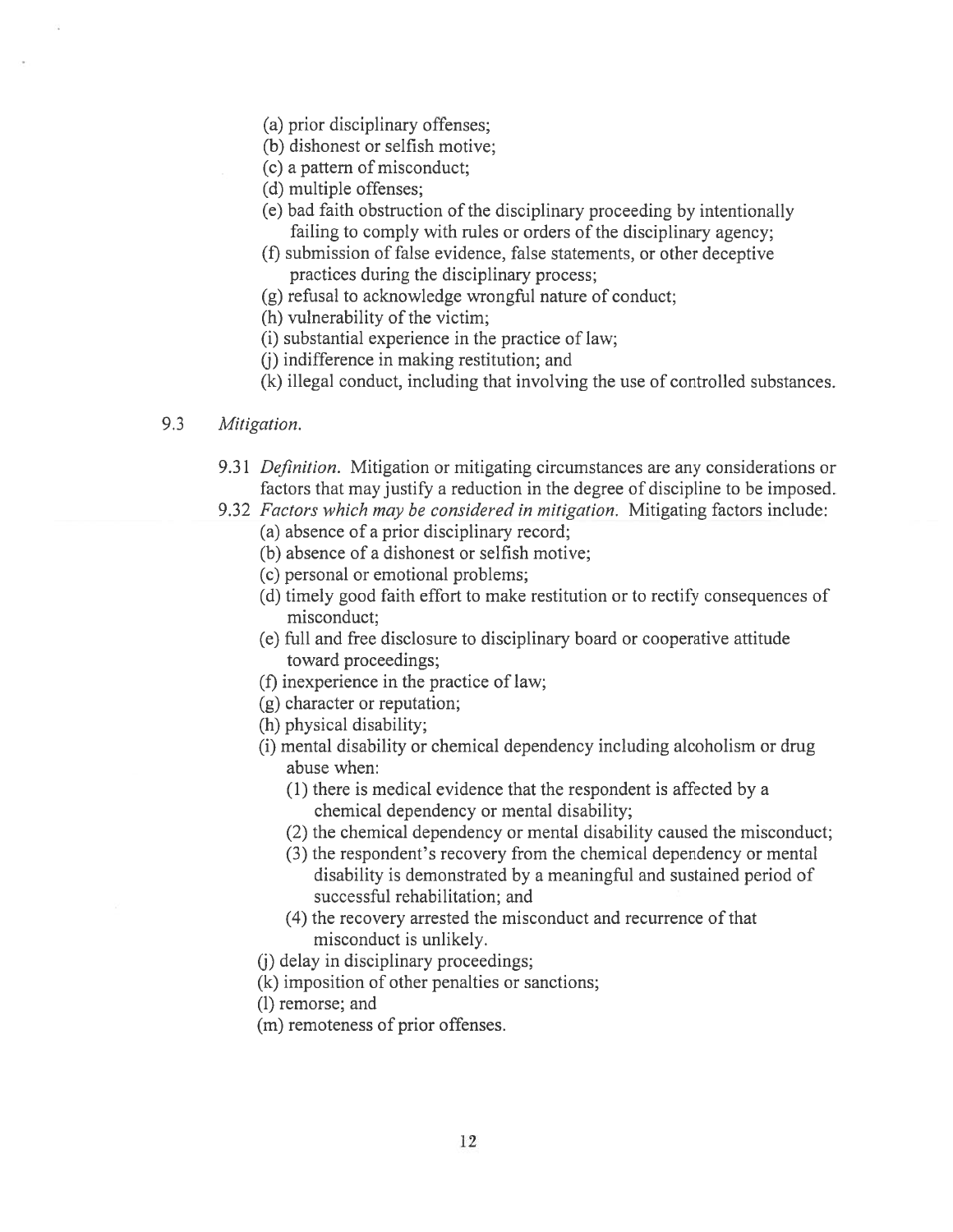27. Respondent agrees that the following aggravating factors are present: (1) prior disciplinary offense, *i.e.*, the 2013 private reprimand; (2) multiple offenses; (3) the delay in obtaining her approva<sup>l</sup> for outside counsel and subsequent deterioration in relationships with the Commissioners; and (4) substantial experience in the practice of law.

28. The parties stipulate that the following mitigating factors are present: (1) cooperative effort toward proceedings; and (2) remorse.

29. Respondent agrees that the appropriate sanction for her misconduct is <sup>a</sup> <sup>30</sup> day suspension of her right to practice law. Respondent further stipulates to the issuance of the following press release:

The Wyoming Supreme Court today issued an order suspending Worland attorney Marcy Argeris from the practice of law for <sup>a</sup> period of thirty days.

In <sup>a</sup> prior disciplinary proceeding, Ms. Argeris, who was then the Washakie County and Prosecuting Attorney, stipulated to <sup>a</sup> private reprimand, which was subsequently issued by the Board of Professional Responsibility on October 15, 2013. The press release which was issued for the private reprimand described Ms. Argeris' misconduct as follows:

"The Board of Professional Responsibility issued <sup>a</sup> private reprimand to <sup>a</sup> prosecuting attorney who met with several minors and their parents following an incident in which law enforcement personne<sup>l</sup> discovered the minors after hours on school property, mixing toilet bowl cleaner with balls of aluminum foil in <sup>p</sup>lastic bottles, which led to <sup>a</sup> chemical reaction that caused the bottles to burst or explode, making <sup>a</sup> loud noise. The prosecutor told the minors and their parents that they could be charged with felonies or misdemeanors and perhaps federal charges and may be subject to incarceration. The minors cooperated fully with the prosecutor and freely admitted their involvement. School district officials were contacted but declined to pursue school district discipline actions.

"The attorney agreed that the conduct violated Rule 3.8(b), which provides, 'A prosecutor in <sup>a</sup> criminal case shall, prior to interviewing an accused, make reasonable efforts to assure that the accused has been advised of the right to, and the procedure for obtaining counsel and has been <sup>g</sup>iven reasonable opportunity to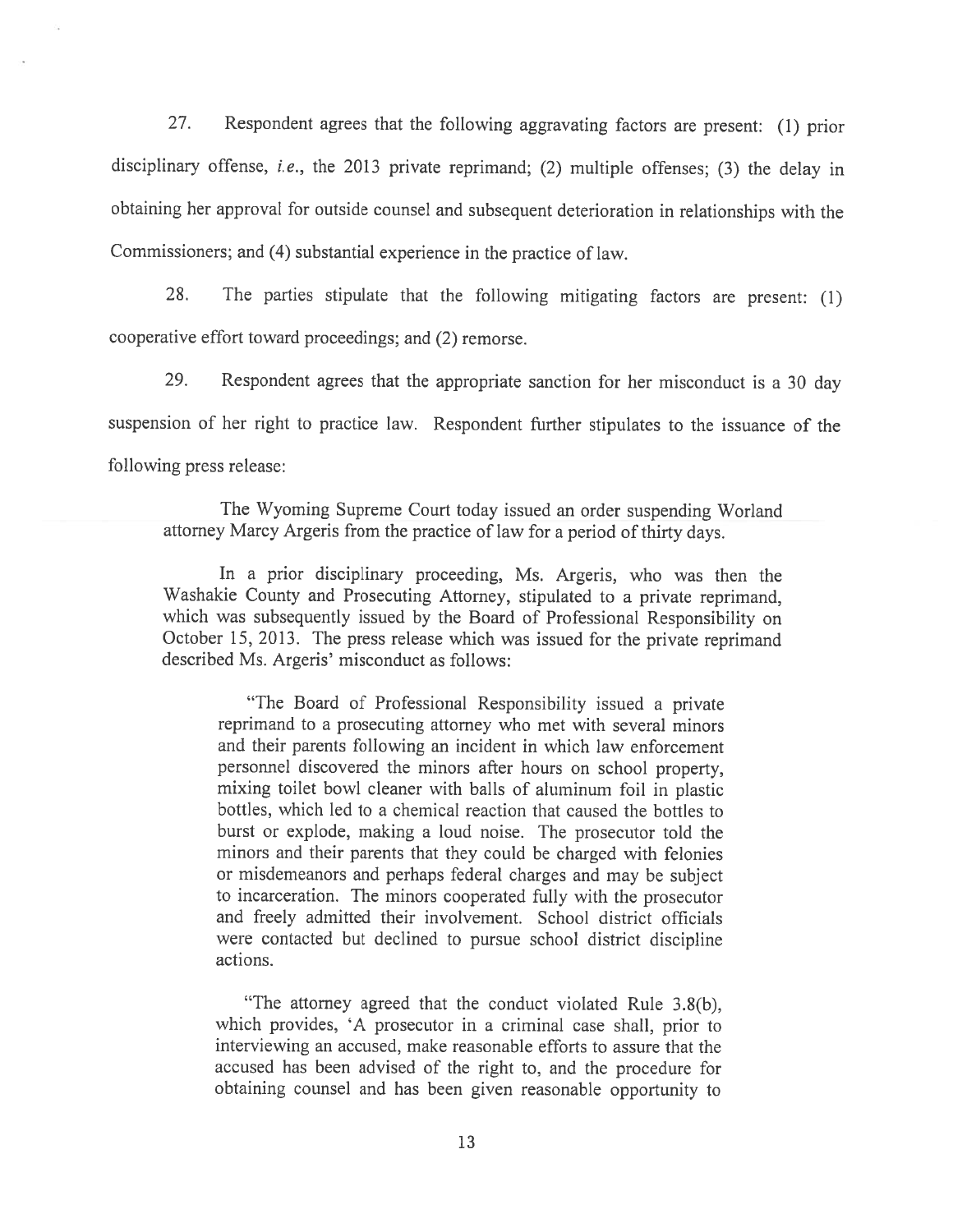obtain counsel.' The prosecutor violated this rule when the prosecutor interviewed the young men before <sup>g</sup>iving them <sup>a</sup> reasonable opportunity to obtain counsel. The prosecutor agreed to pay an administrative fee of \$500 and costs of \$50 to the Wyoming State Bar. and to obtain an additional three hours of CLE in ethics."

The order of private reprimand required Ms. Argeris to pay an administrative fee of \$500.00 and costs in the amount of \$50.00 to the Wyoming<br>State Bar. The propriety and legality of asking the County to pay the The propriety and legality of asking the County to pay the administrative fee and costs is specifically undecided, however, the manner in which Mr. Argeris made such request has been deemed inappropriate. Ms. Argeris asked the attorney who represented her in the private reprimand matter to pay the administrative fee and costs in an effort to facilitate <sup>a</sup> timely conclusion to the first grievance. The payment of the original fee and costs were then included on the attorney's final billing statement. As she had with the other billing statements from her attorney, Ms. Argeris submitted the final billing statement with little explanation to the Washakie County Clerk for payment. Ms. Argeris did not fully and properly inform the county commissioners of the nature or purpose of the \$500.00 administrative fee or the \$50.00 cost assessment that appeared on the bill. Given that these charges were monetary assessments resulting from Ms. Argeris' admitted violation of <sup>a</sup> rule of professional conduct in the underlying disciplinary proceeding, Ms. Argeris had <sup>a</sup> heightened duty to communicate about that matter with the county; that is, to call attention to the fact that the assessment was <sup>a</sup> direct result of Ms. Argeris' concession that she acted unethically in the underlying matter. In failing to make that disclosure, Ms. Argeris engaged in conduct in violation of Rule 8.4(c), which provides that it is professional misconduct for <sup>a</sup> lawyer to engage in conduct involving dishonesty, fraud, deceit or misrepresentation <sup>g</sup>iven the heightened duty to communicate and disclose the nature of the assessments

<sup>A</sup> member of the public discovered that the county had paid the administrative fee and costs associated with the private reprimand and protested that payment to the Washakie County Commissioners. The commissioners requested that Ms. Argeris reimburse the county for the \$550.00 it had paid for the administrative fee and costs and <sup>g</sup>ive permission for the county to engage outside counsel to advise the commissioners regarding the propriety of the payment. Instead of insisting on outside counsel, Ms. Argeris suggested that she first seek information from other county attorneys regarding the matter. Although the commissioners agreed, Ms. Argeris should have simply <sup>g</sup>iven them immediate authority to seek outside counsel. Two of the commissioners later approached Ms. Argeris informally, but Ms. Argeris refused repayment and did not properly refer the Commission to outside counsel

Ms. Argeris' refusal of the commissioners' request for authority to engage outside counsel constituted <sup>a</sup> violation of Rule 1.7, which provides, "A lawyer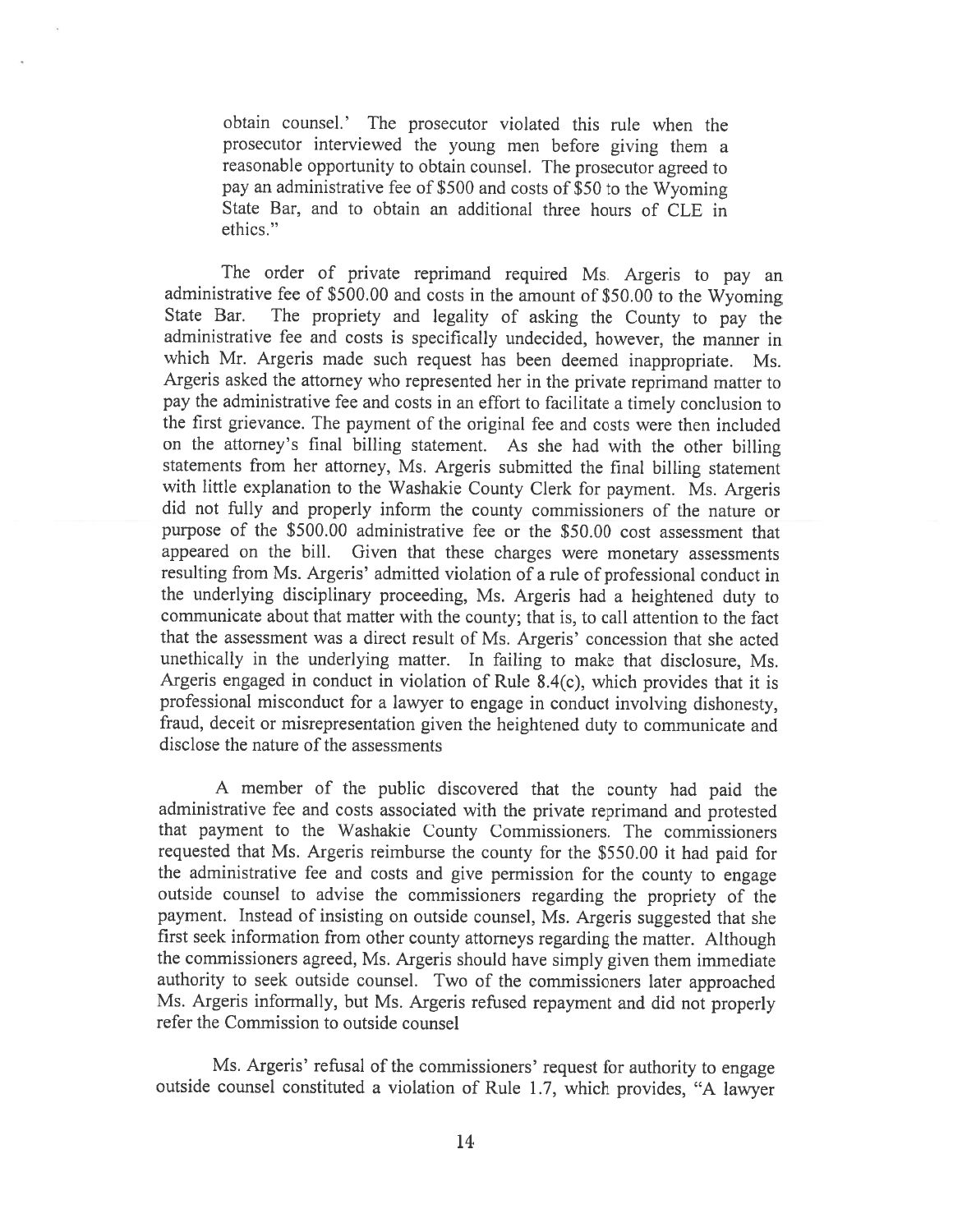shall not represen<sup>t</sup> <sup>a</sup> client if the representation involves <sup>a</sup> concurrent conflict of interest. <sup>A</sup> concurrent conflict of interest exists if. . . there is <sup>a</sup> significant risk that the representation of one or more clients will be materially limited . . . by <sup>a</sup> persona<sup>l</sup> interest of the lawyer." <sup>A</sup> comment to Rule 1.7 explains, "The lawyer's own interests should not be permitted to have an adverse effect on representation of <sup>a</sup> client. For example, if the propriety of <sup>a</sup> lawyer's own conduct in <sup>a</sup> transaction is in serious question, it may be difficult or impossible for the lawyer to <sup>g</sup>ive <sup>a</sup> client detached advice." Ms. Argeris' refusal to approve outside counsel also constituted <sup>a</sup> violation of Rule 1.8, because there was <sup>a</sup> clearly identified conflict between Ms. Argeris' personal interests and those of her client, the county. Ms. Argeris' duty, rather than to refuse the reques<sup>t</sup> for authority to engage outside counsel, was to insist upon it as required by Rule 1.8.

The person who first challenged the county's paymen<sup>t</sup> of the \$550.00 administrative fee and costs then submitted <sup>a</sup> complaint to the Wyoming State Bar, alleging that it was professional misconduct for Ms. Argeris to reques<sup>t</sup> that the \$550.00 administrative fee and costs associated with her private reprimand be paid by the county and that it was an abuse of Ms. Argeris' authority to deny the commissioners' reques<sup>t</sup> for outside counsel.

Ms. Argeris asked the commissioners to pay her attorney's fees for the new complaint as they had in the earlier disciplinary proceeding. When she made that request, Ms. Argeris did not disclose that she had already retained counsel at <sup>a</sup> higher rate than the county had paid Ms. Argeris' counsel in the earlier matter. When asked what the new investigation was about, Ms. Argeris told the commissioners that it regarded the \$550 fees/cost but that she could not provide the full details of the complaint as it involved statements from the commissioners but that it involved her duties as county attorney and not her persona<sup>l</sup> conduct. Ms. Argeris' misrepresentation of the nature of the new disciplinary complaint constituted another violation of Rule 8.4(c). It also constituted <sup>a</sup> violation of Ms. Argeris' duty under Rule 1.4 to maintain reasonable communication with her client. Finally, Ms. Argeris' failure to inform the commissioners that she had already retained counsel at <sup>a</sup> much higher hourly rate than the county paid to her attorney in the earlier disciplinary proceeding constituted another instance of conduct in violation of Rule 8.4(c).

Following Bar Counsel's investigation of the second complaint, Ms. Argeris, understanding her heightened duties as an elected official, expresse<sup>d</sup> deep remorse for her conduct, conceding that her actions violated Rules 1.4, 1.7, 1.8 and 8.4(c) of the Wyoming Rules of Professional Conduct. Ms. Argeris agree<sup>d</sup> that <sup>a</sup> <sup>30</sup> day suspension of her right to practice law was an appropriate sanction for such misconduct. Ms. Argeris further agree<sup>d</sup> to reimburse the county the \$550.00 administrative fee and costs assessed in connection with the private reprimand, and to pay all costs and attorney's fees associated with her suspension. She also agreed to attend the Wyoming State Bar's "Pathways to Professional Practice" course within six months of the order of suspension.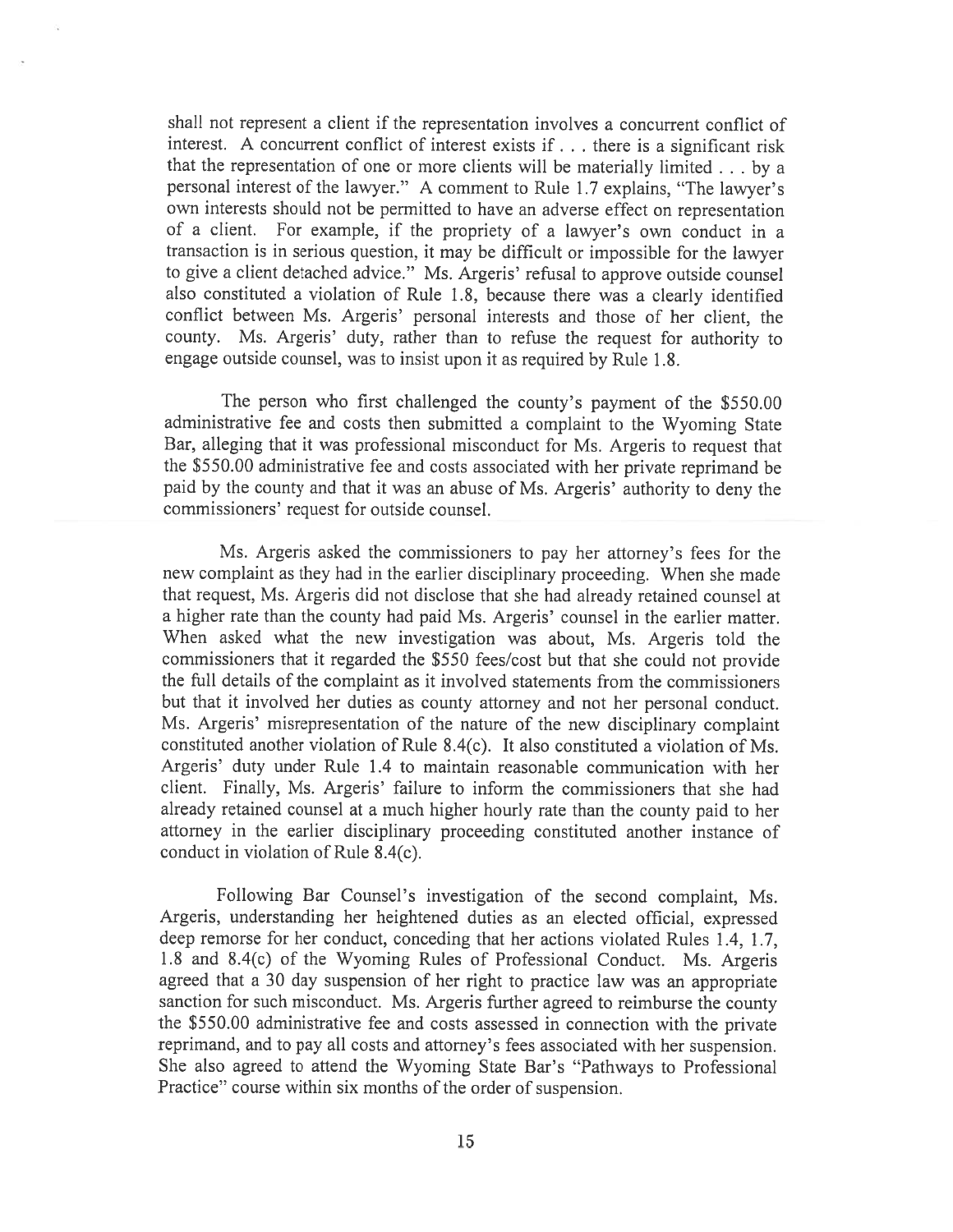The Board of Professional Responsibility approved the terms of the stipulated suspension and recommended the stipulated disposition to the Wyoming Supreme Court. The Court's order of suspension adopted the terms of the stipulated suspension and ordered Ms. Argeris to pay an administrative fee of \$550.00 and costs of \$50.00 to the Wyoming State Bar.

30. Because the Board approved the stipulated disposition and recommendation to the Wyoming Supreme Court, Respondent agreed to waive her right to file an objection to same with the Court as provided in Section <sup>21</sup> of the Disciplinary Code.

#### Recommendation

In consideration of the foregoing, the Board of Professional Responsibility recommends that Respondent:

(1) receive <sup>a</sup> <sup>30</sup> day suspension for violation of Rule 1.4 (communication with client); Rules 1.7 and 1.8 (conflict of interest); and Rule 8.4(c) (conduct involving dishonesty, fraud, deceit or misrepresentation) of the Wyoming Rules of Professional Conduct;

(2) be required to reimburse Washakie County for the \$550.00 administrative fee and costs associated with her earlier private reprimand;

(3) be required to pay her attorneys' fees associated with the present disciplinary action;

(4) be required to attend the Wyoming State Bar's "Pathways to Professional Practice" course within six months of the order of suspension; and

(5) be ordered to pay the administrative fee in the amount of \$500.00 and administrative costs of \$50.00 associated with this proceeding within ten days of approval of this report and recommendation by the Wyoming Supreme Court.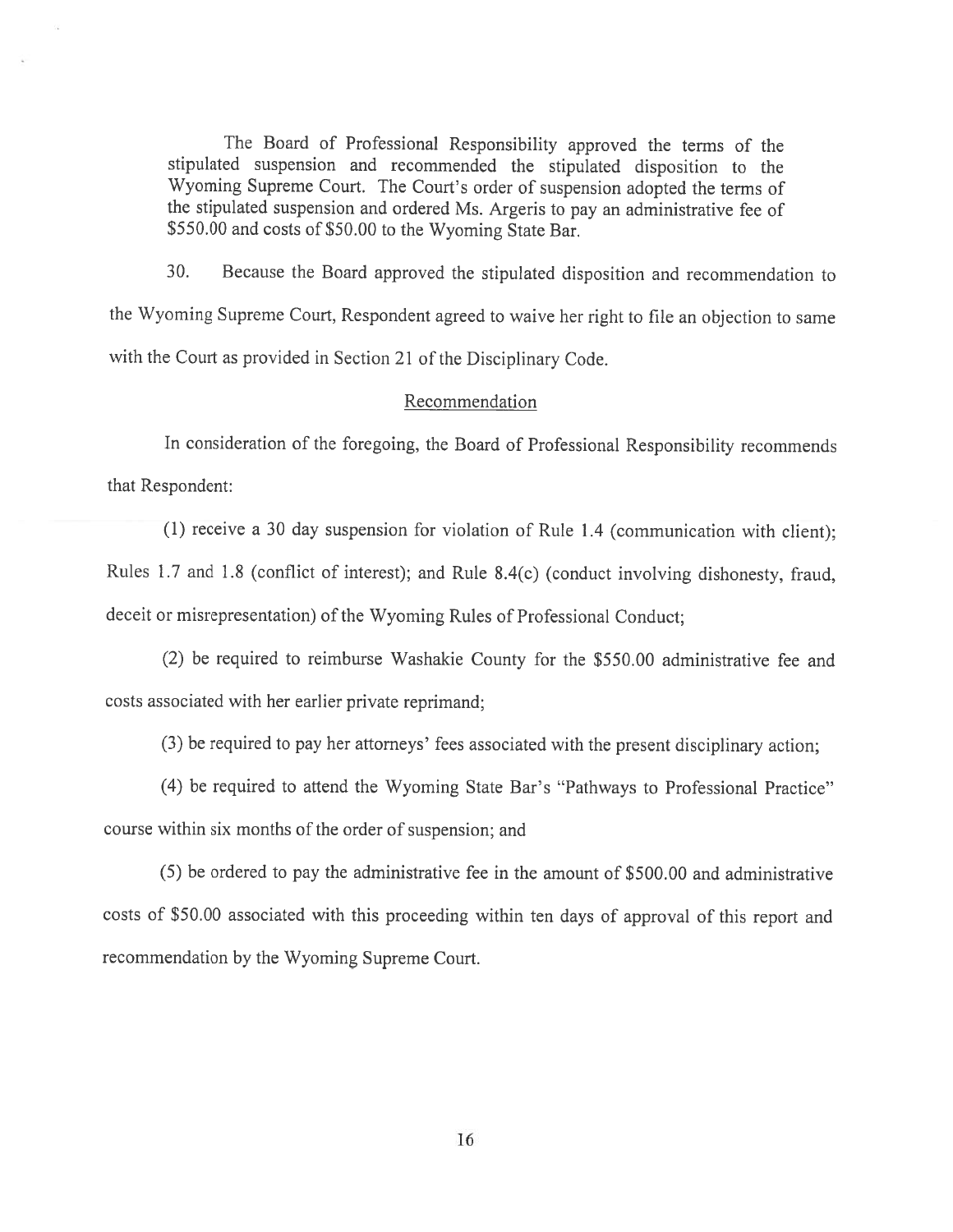Dated October (**10** . 2014

oard of Professional Responsibility Wyoming State Bar